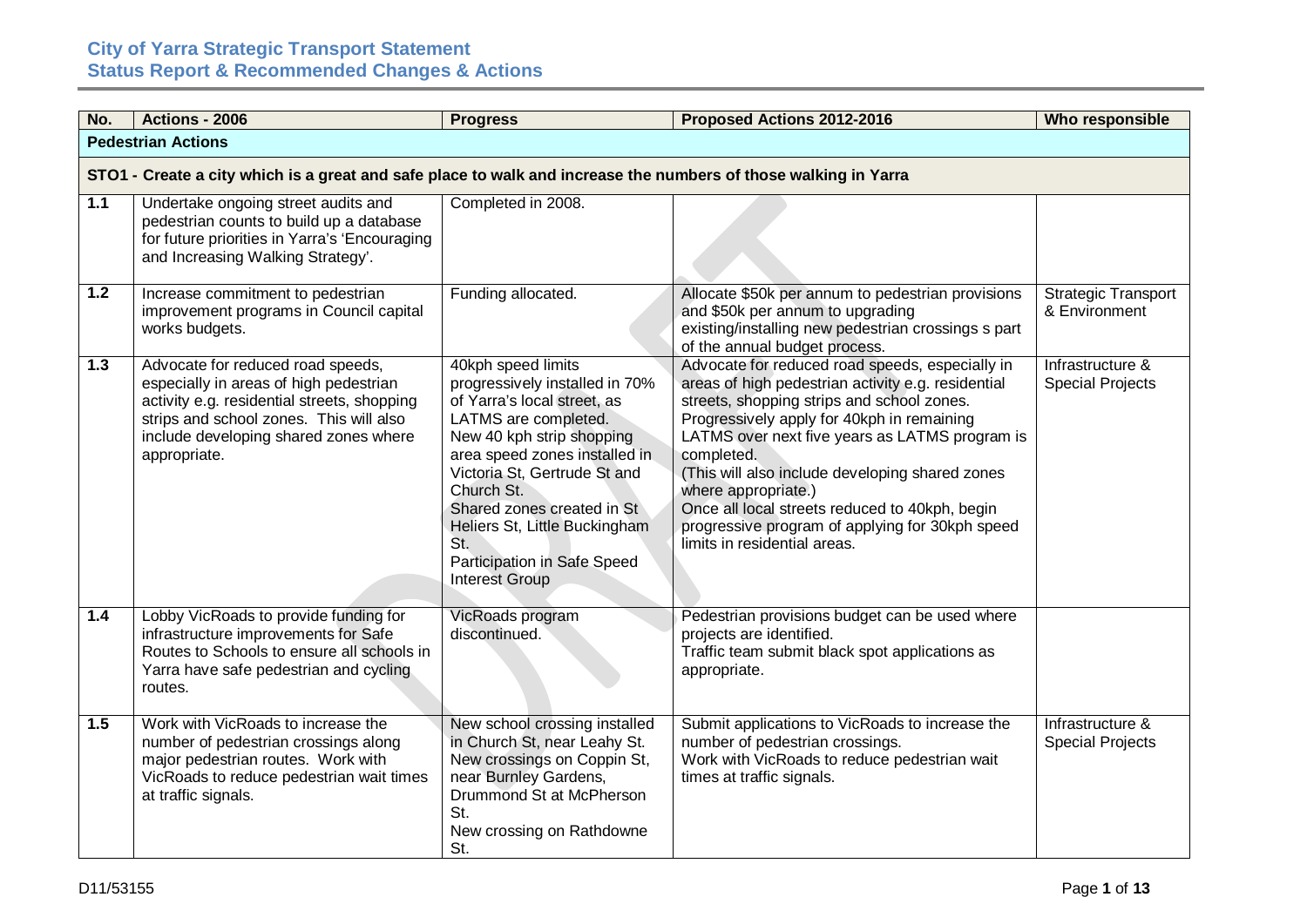| No.  | <b>Actions - 2006</b>                                                                                                                                                                                               | <b>Progress</b>                                                                                                                                                                                  | Proposed Actions 2012-2016                                                                                                                                       | Who responsible                                                          |
|------|---------------------------------------------------------------------------------------------------------------------------------------------------------------------------------------------------------------------|--------------------------------------------------------------------------------------------------------------------------------------------------------------------------------------------------|------------------------------------------------------------------------------------------------------------------------------------------------------------------|--------------------------------------------------------------------------|
| 1.6  | Provide more seating, lighting, drinking<br>water fountains, shelter, shade and toilets<br>along major pedestrian routes.                                                                                           | Streetscape master planning<br>undertaken as part of structure<br>plans adopted for Smith St and<br>Victoria St.<br>Swan St Structure Plan<br>currently in draft form.<br>Fitzroy Swimming Pool. | Provide more seating, lighting, drinking water<br>fountains, shelter, shade and toilets along major<br>pedestrian routes through streetscape master<br>planning. | <b>Urban Design</b><br>Open Space                                        |
| 1.7  | Review, update and enhance the<br>Technotes (Council's drawings, details<br>and material specifications which are<br>used for e.g. street furniture and street<br>works) that relate to the walking<br>environment. | Completed.                                                                                                                                                                                       |                                                                                                                                                                  |                                                                          |
| 1.8  | Widen footpaths by allocating road space<br>in favour of pedestrians over cars.                                                                                                                                     | Kerb extensions completed as<br>part of LATMS projects at<br>many locations, also as part of<br>structure plan projects.                                                                         | Widen footpaths by allocating road space in<br>favour of pedestrians over cars.                                                                                  | Infrastructure &<br><b>Special Projects</b><br><b>Urban Design</b>       |
| 1.9  | Remove barriers to walking such as<br>fencing and slip roads.                                                                                                                                                       | Undertaken when<br>opportunities identified.                                                                                                                                                     | Remove barriers to walking such as fencing and<br>left turn slip lanes.                                                                                          | Infrastructure &<br><b>Special Projects</b>                              |
| 1.10 | Produce maps which highlight local<br>facilities and attractions.                                                                                                                                                   | Walking maps produced for<br>Richmond, Fitzroy,<br>Collingwood.<br>Sustainability walking maps<br>Eco Development web site.                                                                      | Produce maps which highlight local facilities and<br>attractions.                                                                                                | <b>Strategic Transport</b><br>& Environment                              |
| 1.11 | Improve signage for pedestrians by<br>highlighting local facilities and public<br>transport links.                                                                                                                  | Pilot of pedestrian way finding<br>project completed in Swan St<br>Richmond.                                                                                                                     | Improve signage for pedestrians by highlighting<br>local facilities and public transport links.                                                                  | <b>Urban Design</b>                                                      |
| 1.12 | Work with developers to ensure<br>pedestrian access through development<br>sites.                                                                                                                                   | Undertaken when<br>opportunities identified.                                                                                                                                                     | Work with developers to ensure pedestrian<br>access through development sites.                                                                                   | <b>Strategic Transport</b><br>& Environment<br><b>Statutory Planning</b> |
| 1.13 | Remove clearways from all Yarra streets<br>so that cars act as a buffer for<br>pedestrians.                                                                                                                         | Successful opposition to<br>Clearways Extension project.                                                                                                                                         | Advocate for removal of clearways from all Yarra<br>streets so that cars act as a buffer for pedestrians.                                                        | <b>Strategic Transport</b><br>& Environment                              |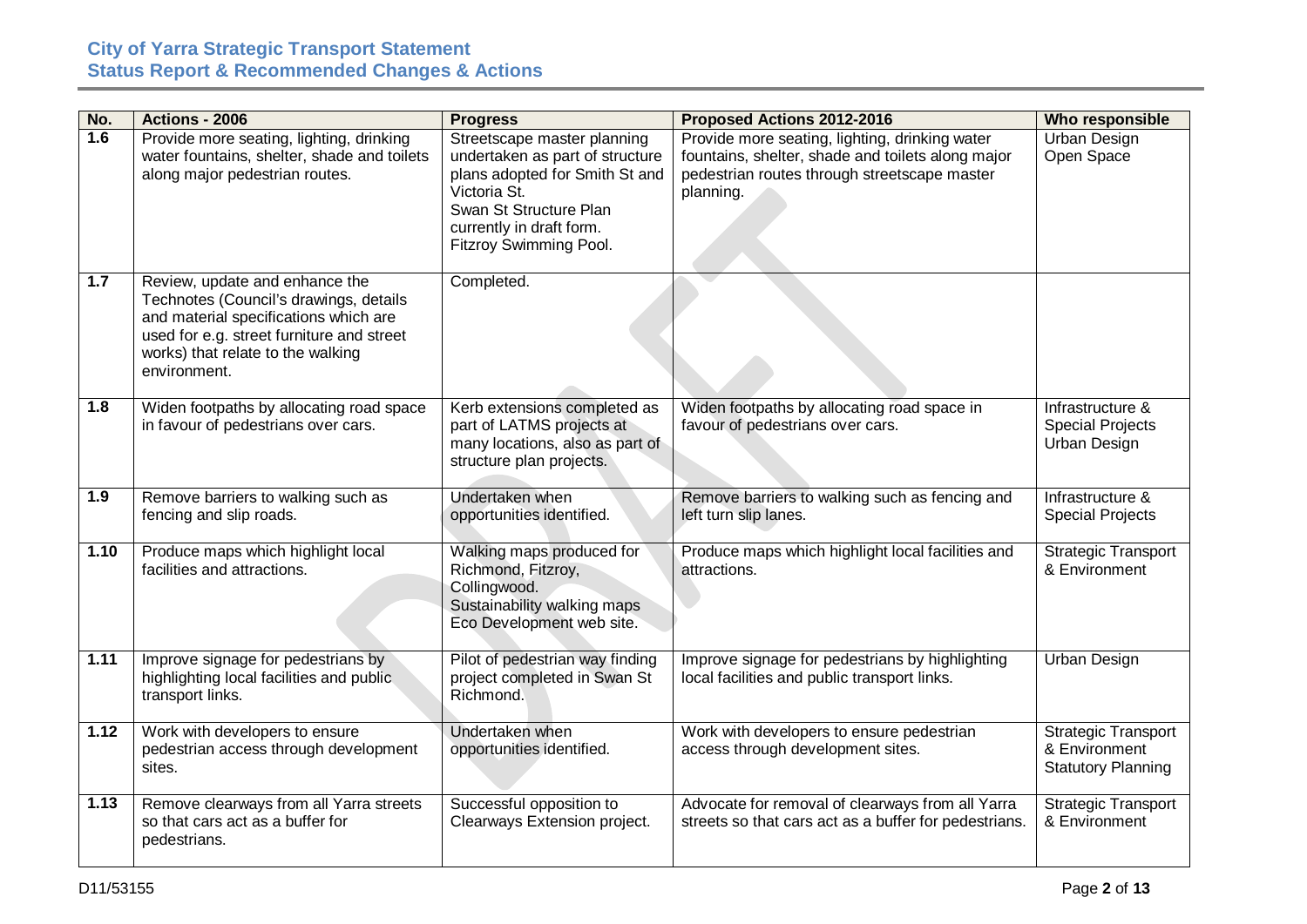| No.  | <b>Actions - 2006</b>                                                                                                                                                                                                                                         | <b>Progress</b>                                                                                                                                                | Proposed Actions 2012-2016                                                                                                                                                                 | Who responsible                             |
|------|---------------------------------------------------------------------------------------------------------------------------------------------------------------------------------------------------------------------------------------------------------------|----------------------------------------------------------------------------------------------------------------------------------------------------------------|--------------------------------------------------------------------------------------------------------------------------------------------------------------------------------------------|---------------------------------------------|
| 1.14 | Continue to implement Walking School<br>Bus programs in Yarra.                                                                                                                                                                                                | Program no longer supported<br>by VicHealth.                                                                                                                   | Discontinue.                                                                                                                                                                               |                                             |
| 1.15 | Ensure future developments provide good<br>pedestrian access and allow for passive<br>surveillance of streets. The latter can be<br>done by encouraging balconies and<br>setting height limits on walls and fences.                                           | Undertaken when<br>opportunities identified.                                                                                                                   | Ensure future developments provide good<br>pedestrian access and allow for passive<br>surveillance of streets (by encouraging balconies<br>and setting height limits on walls and fences). | <b>Statutory Planning</b>                   |
| 1.16 | Promote the removal of shutters from<br>businesses and encourage alternative<br>internal grilles where necessary.                                                                                                                                             | This action requires<br>considerable resource<br>allocation. No data is<br>available. Traders will adapt<br>as and when they see value to<br>their businesses. | Discontinue.                                                                                                                                                                               |                                             |
| 1.17 | Pursue avenues (in conjunction with other<br>Councils, the Metropolitan Transport<br>Forum and the Municipal Association of<br>Victoria) to allow Council to enforce speed<br>restrictions on local roads.                                                    | Discussion held with VR<br>officers, practicalities too<br>complex to pursue.<br>Matter taken up by MAV.                                                       | Discontinue.                                                                                                                                                                               |                                             |
| 1.18 | Lobby VicRoads for fixed speed cameras<br>in activity centres with 40km/h speed<br>limits.                                                                                                                                                                    | A road safety education tool,<br>(speed trailer, co-owned with<br>Port Phillip and Melbourne) is<br>used in local streets.                                     | Continue use of speed trailer.                                                                                                                                                             |                                             |
| 1.19 | Maximise pedestrian friendliness of<br>roundabouts for speed control and safety,<br>to ensure intersection treatments take<br>account of pedestrians, cyclists and<br>access for all. Include advocacy to<br>reinstate pedestrian priority at<br>roundabouts. | <b>LATMS</b> treatments typically<br>use splitter islands and kerb<br>extensions to slow traffic and<br>improve pedestrian amenity.                            | Improve intersection treatments when undertaking<br>LATMS to take account of pedestrians, cyclists<br>and access for all.                                                                  | Infrastructure &<br><b>Special Projects</b> |
| 1.20 | Insert provisions in the Yarra Planning<br>Scheme to ensure that developments<br>maximise vehicle access using rear<br>access right of way (ROW) where<br>possible, rather than street frontage to<br>discourage new crossovers being<br>installed.           | Not progressed.<br>Planning staff promote this<br>outcome through pre-<br>submission meetings and in<br>formal reports and hearings.                           | Encourage developments to locate vehicle access<br>at rear access right of way (ROW) where possible,<br>rather than street frontage to discourage new<br>crossovers being installed.       | <b>Statutory Planning</b>                   |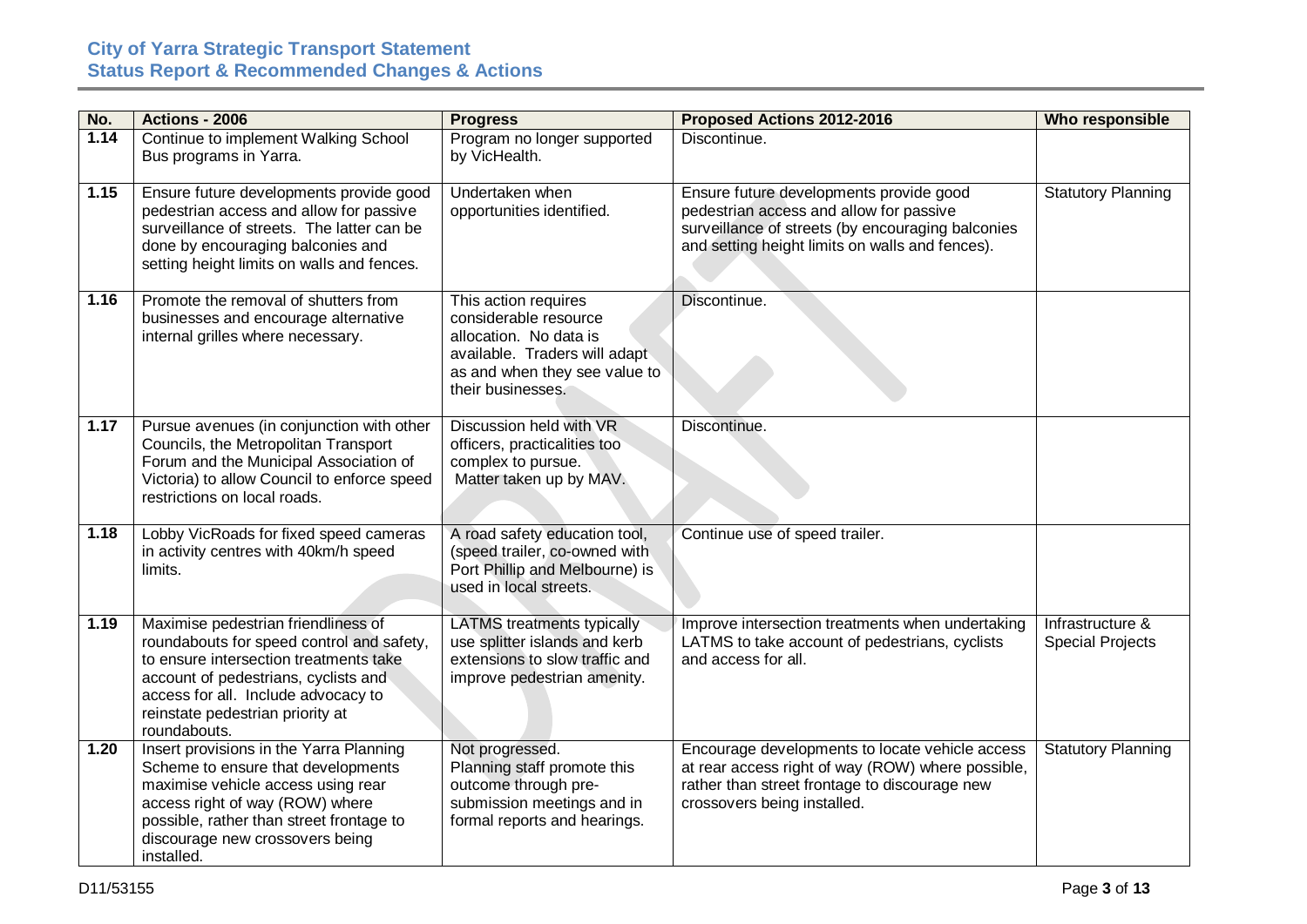| No.                | Actions - 2006                                                                                                                                      | <b>Progress</b>                                         | Proposed Actions 2012-2016                                                                                                                                                                                                                                                                                                        | Who responsible                             |
|--------------------|-----------------------------------------------------------------------------------------------------------------------------------------------------|---------------------------------------------------------|-----------------------------------------------------------------------------------------------------------------------------------------------------------------------------------------------------------------------------------------------------------------------------------------------------------------------------------|---------------------------------------------|
| 1.21               | Ensure that the Local Area Traffic<br>Management process reflects the<br>transport hierarchy and considers the<br>impact on adjacent areas.         | On-going.                                               | Ensure that the Local Area Traffic Management<br>process reflects the transport hierarchy and<br>considers the impact on adjacent areas.                                                                                                                                                                                          | Infrastructure &<br><b>Special Projects</b> |
| 1.22               | Enforce the Footpath Trading Policy and<br>remove clutter from footpaths.                                                                           | Local Laws actively enforce<br>Footpath Trading Policy. | Enforce the Footpath Trading Policy and remove<br>clutter from footpaths.                                                                                                                                                                                                                                                         | Local Laws                                  |
| <b>NEW</b><br>1.23 |                                                                                                                                                     |                                                         | Work with the Department of Transport and train<br>operators to ensure that areas around train<br>stations provide excellent pedestrian access.                                                                                                                                                                                   | <b>Urban Design</b>                         |
| <b>NEW</b><br>1.24 |                                                                                                                                                     |                                                         | Work with VicRoads to examine the feasibility of<br>early starts for pedestrians (along with cyclists<br>and public transport vehicles).                                                                                                                                                                                          | <b>Strategic Transport</b><br>& Environment |
| <b>NEW</b><br>1.25 |                                                                                                                                                     |                                                         | Work with VicRoads to achieve significant<br>improvement to pedestrian and cyclist safety                                                                                                                                                                                                                                         | <b>Strategic Transport</b><br>& Environment |
| <b>NEW</b><br>1.26 |                                                                                                                                                     |                                                         | Continue to lobby the State government to<br>implement safe and consistent speed limits, with a<br>long term view to implement 30km per hour zones<br>in residential precincts across the municipality.                                                                                                                           | <b>Strategic Transport</b><br>& Environment |
| <b>NEW</b><br>1.27 |                                                                                                                                                     |                                                         | Upgrade pedestrian crossings in accord with<br>priority program                                                                                                                                                                                                                                                                   | Infrastructure &<br><b>Special Projects</b> |
|                    | <b>Cyclist Actions</b>                                                                                                                              |                                                         |                                                                                                                                                                                                                                                                                                                                   |                                             |
|                    | STO 2 - Create the most bicycle friendly city in Australia and increase the numbers of those cycling in Yarra                                       |                                                         |                                                                                                                                                                                                                                                                                                                                   |                                             |
| 2.1                | Update the Collingwood/Richmond<br>Bicycle Plan (1993) so that it is relevant<br>for all Yarra and identifies key bicycle<br>routes and priorities. | Bicycle Strategy adopted in<br>2009.                    | Implement 2009 Bicycle Strategy.<br>Allocate \$200k per annum as part of the budget<br>process to reactive bicycle provisions budget<br>(includes line marking work, bike hoop work, &<br>incidental improvements)<br>Seek additional funding through capital works bids<br>for new and improved separated on-road bike<br>lanes. | <b>Strategic Transport</b><br>& Environment |
| 2.2                | Review the Principal Bicycle Network and<br>work with VicRoads and Bicycle Victoria<br>(BV) to complete it.                                         | Worked with VicRoads to<br>improve PBN.                 | Review the Principal Bicycle Network and work<br>with VicRoads and Bicycle Victoria (BV) to<br>complete it.                                                                                                                                                                                                                       | <b>Strategic Transport</b><br>& Environment |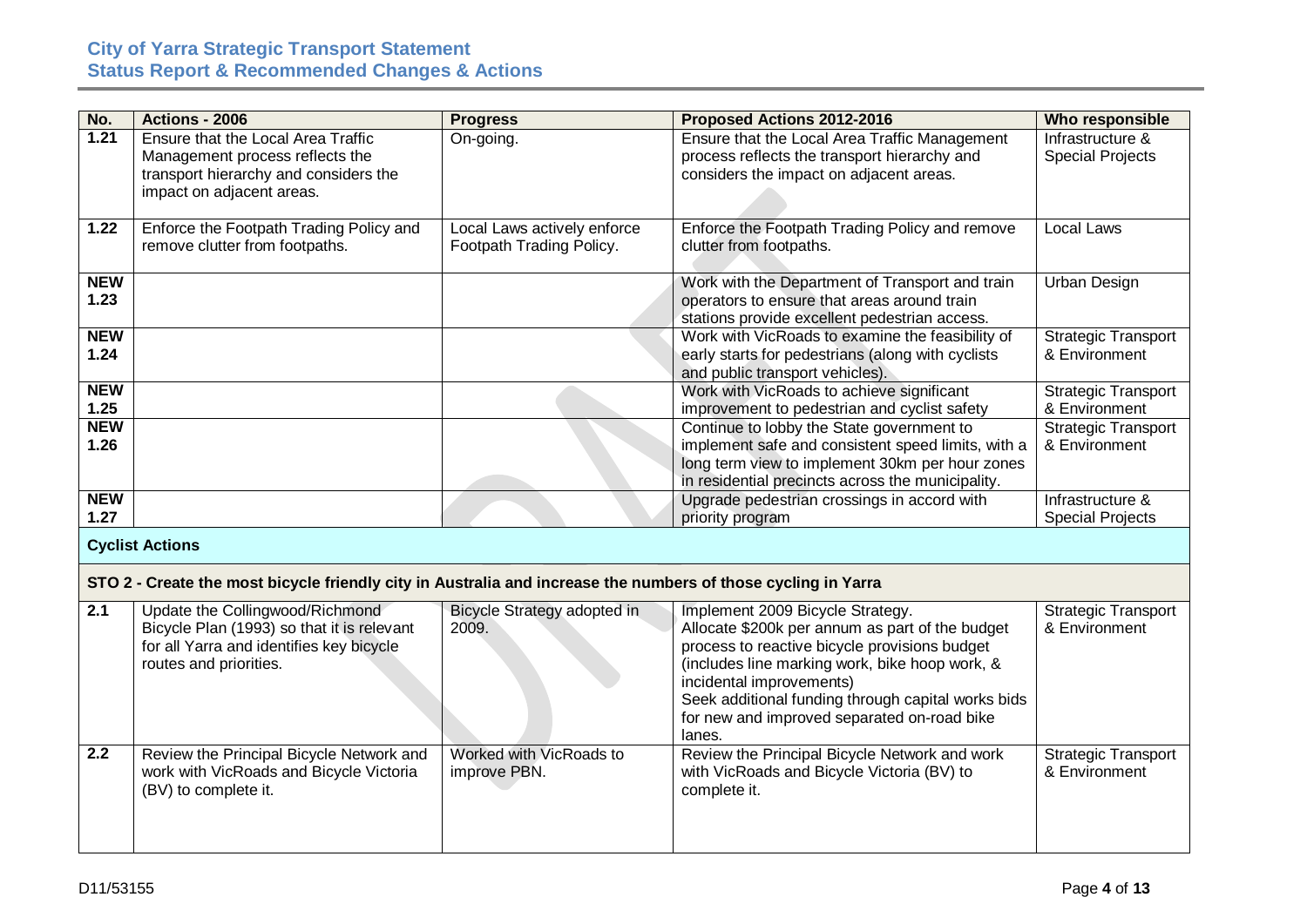| No.  | Actions - 2006                                                                                                        | <b>Progress</b>                                                                                                                                   | Proposed Actions 2012-2016                                                                                                                                                                               | Who responsible                                                                            |
|------|-----------------------------------------------------------------------------------------------------------------------|---------------------------------------------------------------------------------------------------------------------------------------------------|----------------------------------------------------------------------------------------------------------------------------------------------------------------------------------------------------------|--------------------------------------------------------------------------------------------|
| 2.3  | Ensure all arterial and local roads are line<br>marked for bicycles where possible.                                   | Local roads line marked in<br>conjunction with recurring<br>maintenance works.                                                                    | Ensure all arterial and local roads are line marked<br>for bicycles where possible.                                                                                                                      | <b>Strategic Transport</b><br>& Environment<br>Infrastructure &<br><b>Special Projects</b> |
| 2.4  | Where possible, provide a separate lane<br>for bicycles and maximise off road cycle<br>paths.                         | Bicycle Strategy adopted in<br>2009.<br>Clifton Hill Abbotsford route<br>constructed in 2011.                                                     | Where possible, provide a separate lane for<br>bicycles and maximise off road cycle paths.                                                                                                               | Infrastructure &<br><b>Special Projects</b><br>Open Space                                  |
| 2.5  | Improve end of trip facilities including<br>bicycle storage at work places, shopping<br>centres and railway stations. | Over 200 bicycle hoops<br>installed.                                                                                                              | Improve end of trip facilities including bicycle<br>storage, at shopping centres and railway stations.                                                                                                   | <b>Statutory Planning</b><br><b>Strategic Transport</b><br>& Environment                   |
| 2.6  | Monitor bike usage using bike counts in<br>order to build up a data base to prioritise<br>future actions.             | Annual data purchased<br>through Super Tuesday bike<br>counts undertaken by Bicycle<br>Victoria.                                                  | Monitor bike usage using bike counts in order to<br>build up a data base to prioritise future actions.                                                                                                   | <b>Strategic Transport</b><br>& Environment                                                |
| 2.7  | Encourage cycling to and from schools<br>through school education programs.                                           | Primary schools contacted<br>annually.                                                                                                            | Support schools with active sustainable transport<br>programs                                                                                                                                            | <b>Strategic Transport</b><br>& Environment                                                |
| 2.8  | Support Ride to Work day.                                                                                             | Annual.                                                                                                                                           | Support Ride to Work day.                                                                                                                                                                                | <b>Strategic Transport</b><br>& Environment                                                |
| 2.9  | Instigate Ride to School day.                                                                                         | Interested schools supported.                                                                                                                     | Support Ride to School day.                                                                                                                                                                              | <b>Strategic Transport</b><br>& Environment                                                |
| 2.10 | Improve signage of bicycle routes<br>throughout Yarra.                                                                | Works undertaken along off-<br>road routes.                                                                                                       | Improve signage of bicycle routes throughout<br>Yarra.                                                                                                                                                   | Open Space<br><b>Strategic Transport</b><br>& Environment                                  |
| 2.11 | Distribute Yarra maps which include<br>marked bike routes.                                                            | <b>TravelSmart map in New</b><br>Resident packs. Maps also<br>provided in foyer / reception<br>areas of Council, and<br>distributed at Festivals. | Distribute Yarra maps which include marked bike<br>routes.<br>Include TravelSmart map in New Resident packs.<br>Distribute TravelSmart maps at Festivals.<br>Provide TravelSmart maps in Council foyers. | <b>Access Yarra</b>                                                                        |
| 2.12 | Install bicycle parking in car parks.                                                                                 | Large development<br>applications reviewed and<br>recommendations provided for<br>bicycle parking, access and<br>location.                        | Ongoing.                                                                                                                                                                                                 | <b>Strategic Transport</b><br>& Environment                                                |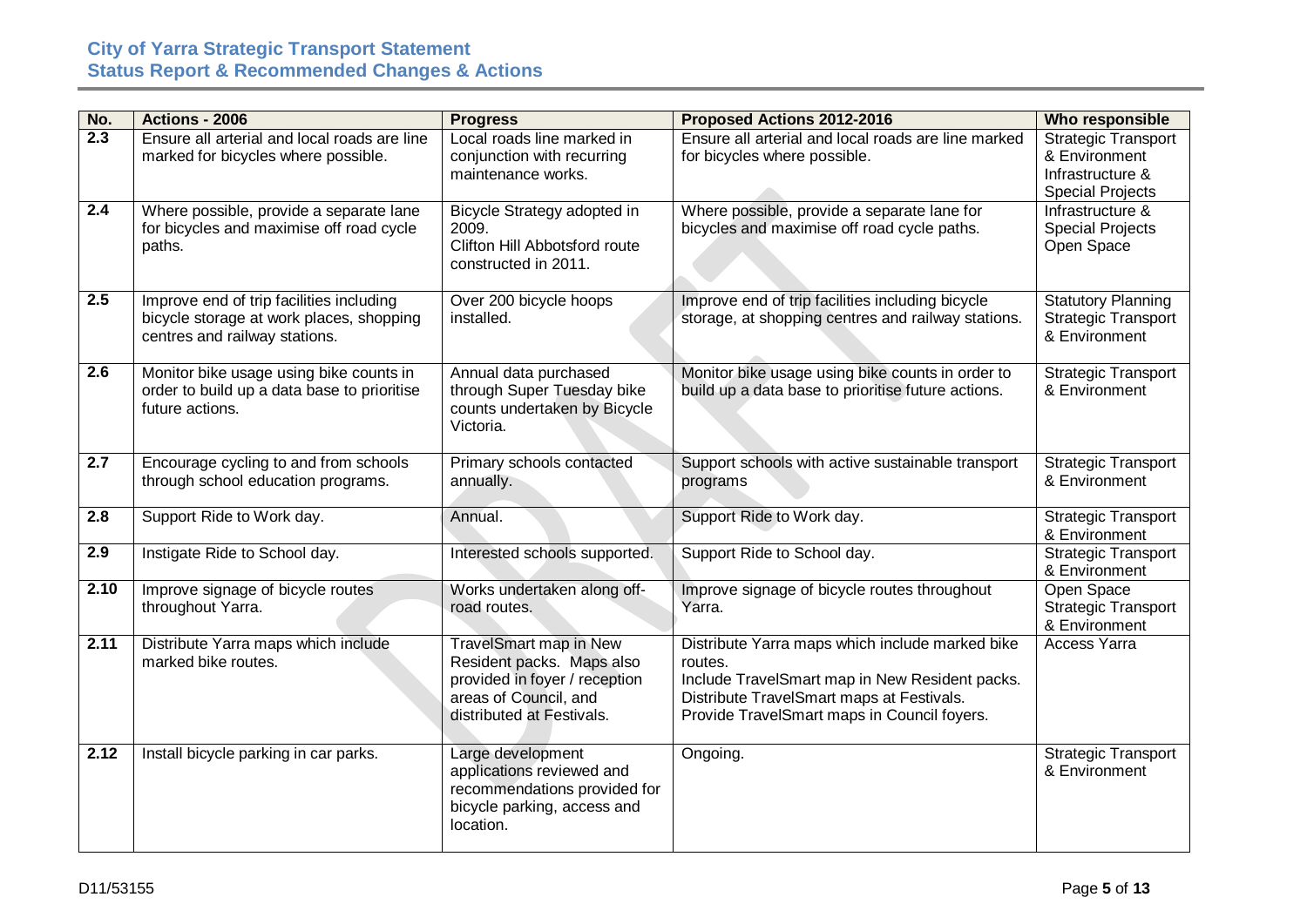| No.              | Actions - 2006                                                                                                                                                                         | <b>Progress</b>                                                | Proposed Actions 2012-2016                         | <b>Who responsible</b>     |  |
|------------------|----------------------------------------------------------------------------------------------------------------------------------------------------------------------------------------|----------------------------------------------------------------|----------------------------------------------------|----------------------------|--|
|                  |                                                                                                                                                                                        | Bicycle hoops placed in highly<br>visible locations on street. |                                                    |                            |  |
|                  |                                                                                                                                                                                        |                                                                |                                                    |                            |  |
| 2.13             | Ensure all new developments provide                                                                                                                                                    | Large development                                              | Encourage developments to provide minimum of       | <b>Statutory Planning</b>  |  |
|                  | good cycle access.                                                                                                                                                                     | applications reviewed and                                      | one bicycle parking facility per dwelling, plus    | <b>Strategic Transport</b> |  |
|                  |                                                                                                                                                                                        | recommendations provided for<br>bicycle parking, access and    | visitor parking at a rate of 1 per 10 dwellings.   | & Environment              |  |
|                  |                                                                                                                                                                                        | location.                                                      |                                                    |                            |  |
|                  |                                                                                                                                                                                        |                                                                |                                                    |                            |  |
| 2.14             | Ensure 'Roads to Recovery' grants are                                                                                                                                                  | Grants sought from                                             | Seek grants for bicycle infrastructure             | <b>Strategic Transport</b> |  |
|                  | used for bicycle infrastructure.                                                                                                                                                       | Department of Transport.                                       | improvements.                                      | & Environment              |  |
| <b>NEW</b>       |                                                                                                                                                                                        |                                                                | Work with VicRoads to deliver early                | <b>Strategic Transport</b> |  |
| 2.15             |                                                                                                                                                                                        |                                                                | implementation of Victorian Bicycle Strategy       | & Environment              |  |
|                  |                                                                                                                                                                                        |                                                                | projects in Yarra.                                 |                            |  |
| <b>NEW</b>       |                                                                                                                                                                                        |                                                                | Work with VicRoads to examine the feasibility of   | <b>Strategic Transport</b> |  |
| 2.16             |                                                                                                                                                                                        |                                                                | early starts for cyclists (along with pedestrians  | & Environment              |  |
|                  |                                                                                                                                                                                        |                                                                | and public transport vehicles).                    |                            |  |
| <b>NEW</b>       |                                                                                                                                                                                        |                                                                | Identify opportunities and advocate for the        | <b>Strategic Transport</b> |  |
| 2.17             |                                                                                                                                                                                        |                                                                | expansion of the Melbourne Bike share scheme       | & Environment              |  |
|                  |                                                                                                                                                                                        |                                                                | into Yarra.                                        |                            |  |
| <b>NEW</b>       |                                                                                                                                                                                        |                                                                | Work with the DoT and VicRoads to ensure that      | <b>Strategic Transport</b> |  |
| 2.18             |                                                                                                                                                                                        |                                                                | the network operating plan for Melbourne provides  | & Environment              |  |
|                  |                                                                                                                                                                                        |                                                                | a high level of priority to cyclists.              |                            |  |
| <b>NEW</b>       |                                                                                                                                                                                        |                                                                | Work with VicRoads to achieve significant          | <b>Strategic Transport</b> |  |
| 2.19             |                                                                                                                                                                                        |                                                                | improvement to pedestrian and cyclist safety.      | & Environment              |  |
|                  |                                                                                                                                                                                        |                                                                |                                                    |                            |  |
|                  | <b>Public Transport Actions</b>                                                                                                                                                        |                                                                |                                                    |                            |  |
|                  |                                                                                                                                                                                        |                                                                |                                                    |                            |  |
|                  | STO3 - Advocate for increased performance of public transport across Melbourne and thereby reduce the number of car trips and through traffic by<br>both Yarra and non-Yarra residents |                                                                |                                                    |                            |  |
| $\overline{3.1}$ | Advocate for road space changes to                                                                                                                                                     | Submission to DoT on Bus                                       | Advocate for road space changes to improve the     | <b>Strategic Transport</b> |  |
|                  | improve the speed of buses relative to                                                                                                                                                 | Improvement measures.                                          | speed of buses relative to cars. This will include | & Environment              |  |
|                  | cars. This will include dedicated bus lanes                                                                                                                                            | Advocated at Hoddle Street                                     | dedicated bus lanes and stop treatments.           |                            |  |
|                  | and stop treatments.                                                                                                                                                                   | Study Advisory Group.                                          |                                                    |                            |  |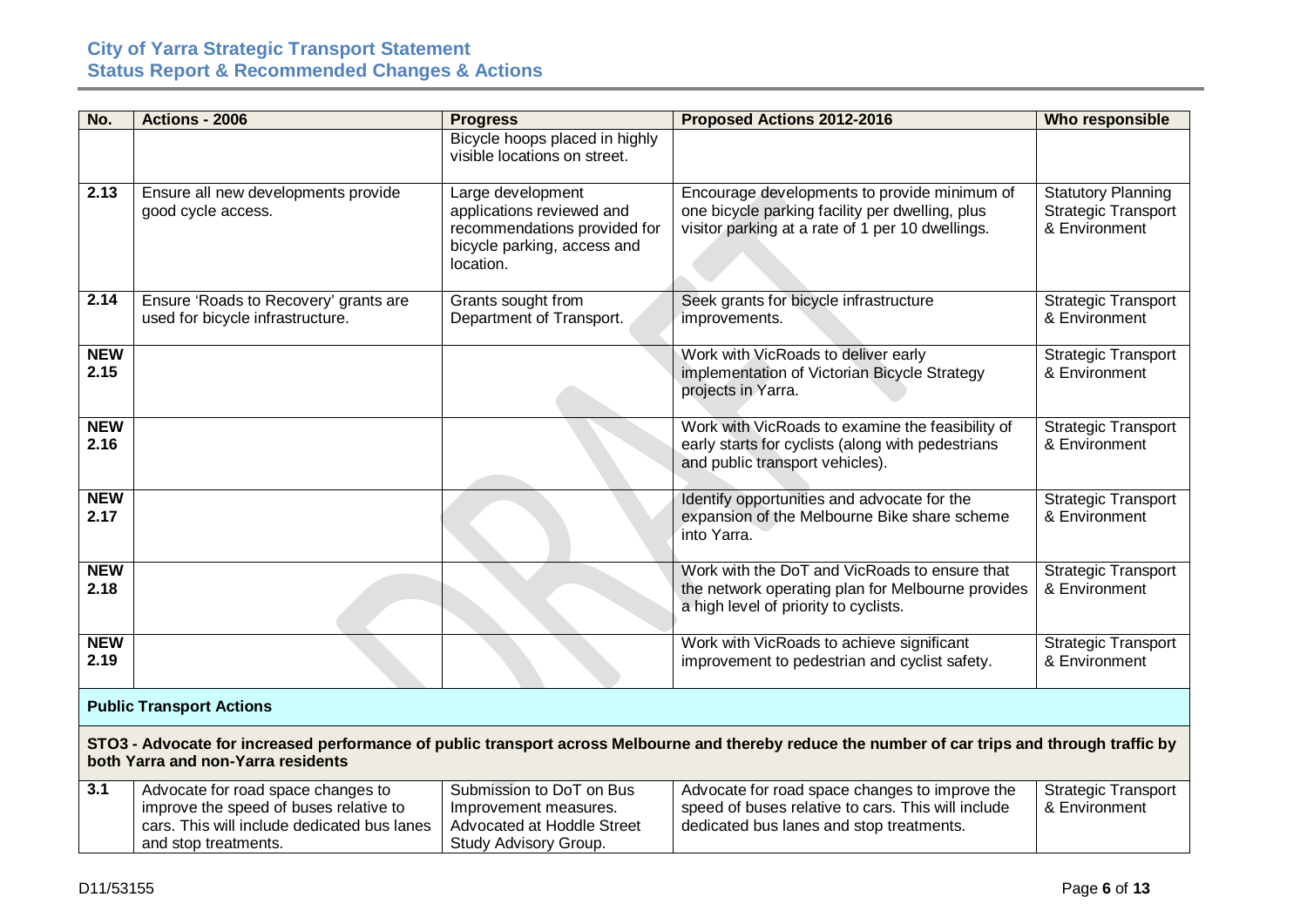| No. | Actions - 2006                                                                                                                                                                                                  | <b>Progress</b>                                                                                                      | Proposed Actions 2012-2016                                                                                                                                                                | Who responsible                                             |
|-----|-----------------------------------------------------------------------------------------------------------------------------------------------------------------------------------------------------------------|----------------------------------------------------------------------------------------------------------------------|-------------------------------------------------------------------------------------------------------------------------------------------------------------------------------------------|-------------------------------------------------------------|
| 3.2 | Advocate for improved signal response for<br>road based public transport.                                                                                                                                       | Officers specifically advocated<br>for improved signal response<br>along tram route 109.                             | Advocate for improved signal response for road<br>based public transport.                                                                                                                 | <b>Strategic Transport</b><br>& Environment                 |
| 3.3 | Work with private operators and State<br>Government to provide extended time<br>span and better frequency for buses<br>within Yarra and for Metropolitan<br>Melbourne.                                          | Submission made to Bus<br>Service Review in 2009.                                                                    | Work with private operators and State<br>Government to provide extended time span and<br>better frequency for buses within Yarra and for<br>Metropolitan Melbourne.                       | <b>Strategic Transport</b><br>& Environment                 |
| 3.4 | Work with relevant authorities to improve<br>tram travel time, quality, safety and<br>reliability.                                                                                                              | Assistance provided for<br>VicRoads Route 96 project.                                                                | Work with relevant authorities to improve tram<br>travel time, quality, safety and reliability.                                                                                           | <b>Strategic Transport</b><br>& Environment                 |
| 3.5 | Work with private operators and State<br>Government for redesigned bus routes to<br>improve access to rail networks in outer<br>suburbs.                                                                        | Victoria St East precinct<br>advocacy.<br>Amcor precinct advocacy.<br>Submission to 2009 bus<br>service review.      | Advocate to State Government for redesigned bus<br>routes to improve access to rail networks in outer<br>suburbs.                                                                         | <b>Strategic Transport</b><br>& Environment                 |
| 3.6 | Provide and advocate for improved station<br>access, lighting, safety and activity.                                                                                                                             | East Richmond precinct urban<br>design was subject of State<br>government grant applications<br>(LAAP)               | Advocate for improved station access, lighting,<br>safety and activity.                                                                                                                   | Urban Design                                                |
| 3.7 | Provide public transport timetable<br>information at all Yarra Council offices,<br>libraries and sports centres.                                                                                                | Timetables are subject to<br>review and change every six<br>months. Web based systems<br>are also readily available. | Discontinue.                                                                                                                                                                              |                                                             |
| 3.8 | Work with private operators and DOI to<br>ensure DDA compliant, accessible<br>platforms, seating, shelter, timetable<br>information and locality maps are<br>provided at the majority of bus and tram<br>stops. | Working with DoT in relation to<br>Bridge Road pilot DDA tram<br>stop.                                               | Advocate to private operators and DOI to ensure<br>DDA compliant, accessible platforms, seating,<br>shelter, timetable information are provided at the<br>majority of bus and tram stops. | <b>Strategic Transport</b><br>& Environment<br>Urban Design |
| 3.9 | Advocate for a more equitable public<br>transport fare system which encourages<br>people to use public transport.                                                                                               | Former State government<br>considered and rejected.<br>However, census data<br>indicates more people are             | Incorporate as part of strategic advocacy on<br>transport.                                                                                                                                | <b>Strategic Transport</b><br>& Environment                 |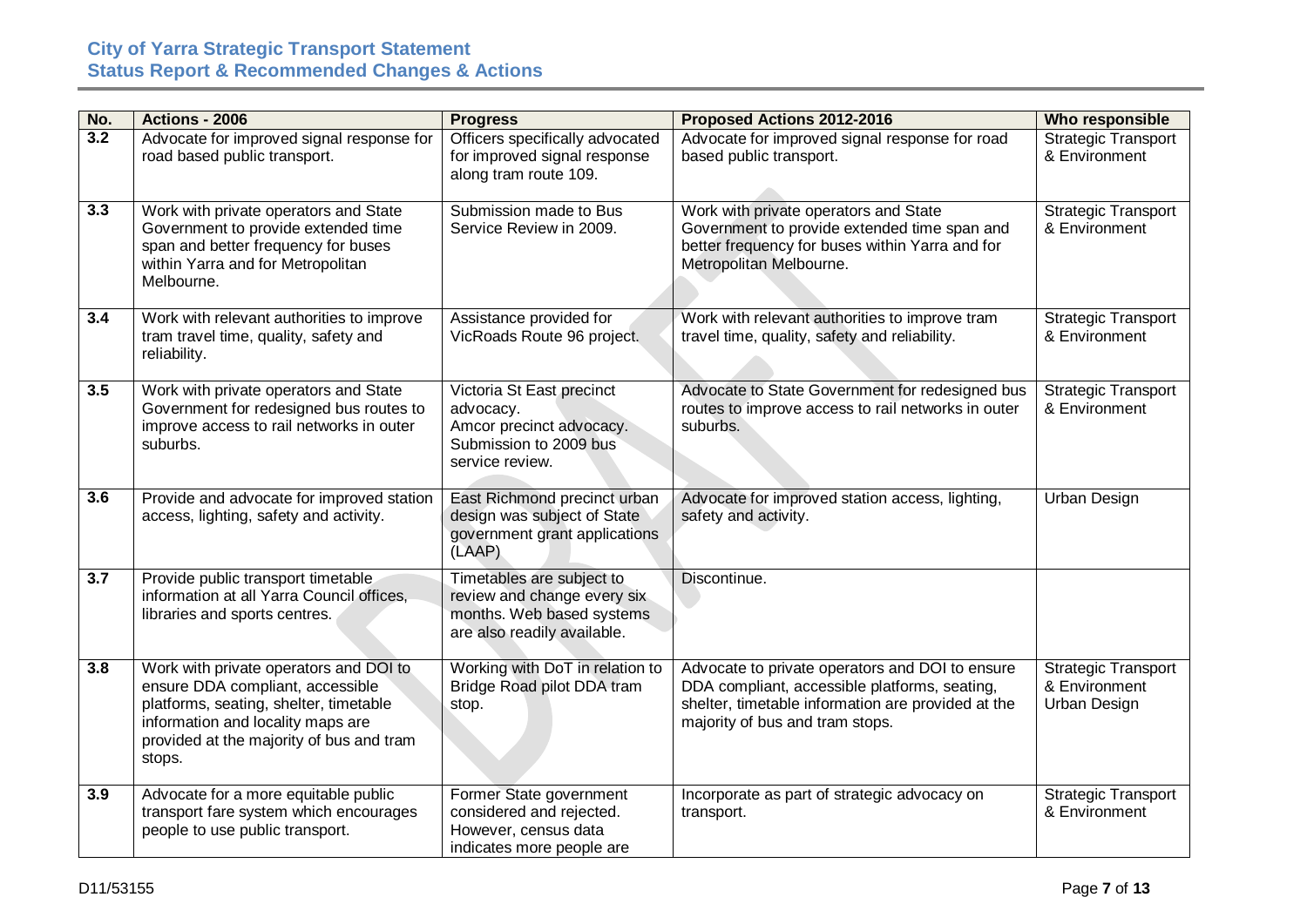| No.  | Actions - 2006                                                                                                                                                                                                                                  | <b>Progress</b>                                                                                                                                                                     | Proposed Actions 2012-2016                                                                                                                                                         | <b>Who responsible</b>                      |
|------|-------------------------------------------------------------------------------------------------------------------------------------------------------------------------------------------------------------------------------------------------|-------------------------------------------------------------------------------------------------------------------------------------------------------------------------------------|------------------------------------------------------------------------------------------------------------------------------------------------------------------------------------|---------------------------------------------|
|      |                                                                                                                                                                                                                                                 | using PT.                                                                                                                                                                           |                                                                                                                                                                                    |                                             |
| 3.10 | Work with private operators and State<br>Government for an improved public<br>transport network.                                                                                                                                                | Worked with DoT and<br>VicRoads for improvements<br>along tram routes 1, 96, and<br>109.                                                                                            | Work with private operators and State<br>Government for an improved public transport<br>network.                                                                                   | <b>Strategic Transport</b><br>& Environment |
| 3.11 | Lobby State Government to install<br>Doncaster Area Rapid Transit (DART) to<br>Doncaster and to extend the Epping line.                                                                                                                         | Participated in pt4me2<br>campaign.                                                                                                                                                 | Advocate for construction of rail to Doncaster.                                                                                                                                    | <b>Strategic Transport</b><br>& Environment |
| 3.12 | Lobby State Government to redirect<br>resources being used in new freeway<br>building to more sustainable transport.                                                                                                                            | Participation in Hoddle Street<br><b>Study Advisory Group</b>                                                                                                                       | Advocate to State Government to redirect<br>resources being used in new freeway building to<br>more sustainable transport.                                                         | <b>Strategic Transport</b><br>& Environment |
| 3.13 | Lobby Federal Government to remove tax<br>concessions which encourage driving and<br>provide tax concessions for sustainable<br>transport modes including tax structures<br>to favour fuel efficient and CO <sub>2</sub> efficient<br>vehicles. | Henry Review proposed<br>changes.                                                                                                                                                   | Advocate to Federal Government to provide tax<br>concessions for sustainable transport modes<br>including tax structures to favour fuel efficient and<br>$CO2$ efficient vehicles. | <b>Strategic Transport</b><br>& Environment |
| 3.14 | Engage other Councils, MAV, MTF,<br>VLGA, VCOSS, Council Forums e.g.<br><b>Council's Disability Advisory Committee</b><br>and other concerned transport groups<br>with a view to improving public transport.                                    | Participated in MTF. Attended<br>DAC.<br>Participating in DoT projects<br>on tram stop improvements<br>along Nicholson St, and now<br>participating in Bridge Road<br>TEAS project. | Participate in MTF, MAV and other forums.                                                                                                                                          | <b>Strategic Transport</b><br>& Environment |
| 3.15 | Work with the Victorian Taxi Directorate to<br>improve taxi services by increasing the<br>convenience of taxi ranks and improve<br>signage and waiting areas.                                                                                   | Discussion held with Swan<br>Street traders. Investigated<br>use of security guards, but not<br>actioned.                                                                           | Opportunities to improve Swan Street taxi rank to<br>be further investigated in 11/12                                                                                              | <b>Strategic Transport</b><br>& Environment |
| 3.16 | Lobby bus companies, operators and<br>State Government to change bus fuel to<br>less polluting forms.                                                                                                                                           | Not progressed.<br>Changes will be adopted as<br>businesses see benefit.<br>This is an environmental<br>objective rather than transport<br>objective.                               | Discontinue.                                                                                                                                                                       |                                             |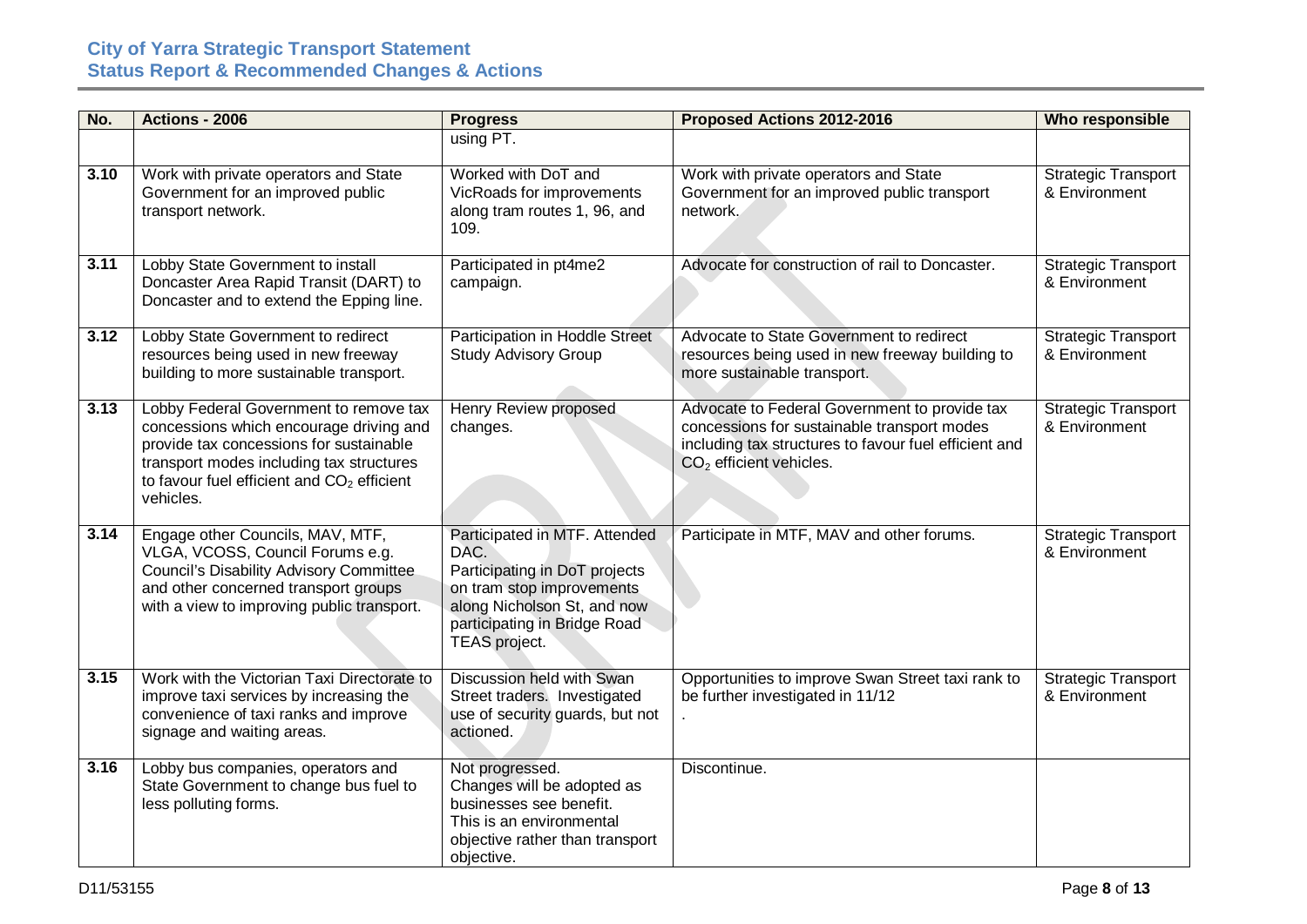| No.                | Actions - 2006                                                                                                  | <b>Progress</b>                                                                                     | Proposed Actions 2012-2016                                                                                                                                                                                                                              | Who responsible                                             |  |
|--------------------|-----------------------------------------------------------------------------------------------------------------|-----------------------------------------------------------------------------------------------------|---------------------------------------------------------------------------------------------------------------------------------------------------------------------------------------------------------------------------------------------------------|-------------------------------------------------------------|--|
| <b>NEW</b><br>3.17 |                                                                                                                 |                                                                                                     | Work with the State Government to ensure that<br>planning and development for new rail stations<br>and precincts integrates land use planning with<br>the transport network.                                                                            | <b>Strategic Planning</b><br>Urban Design                   |  |
| <b>NEW</b><br>3.18 |                                                                                                                 |                                                                                                     | Work with the DoT, VicRoads and Yarra Trams to<br>improve the running speed of trams.                                                                                                                                                                   | <b>Strategic Transport</b><br>& Environment                 |  |
| <b>NEW</b><br>3.19 |                                                                                                                 |                                                                                                     | Work with the DoT, VicRoads and Yarra Trams to<br>significantly improve traffic signalling, to prioritise<br>tram movements.                                                                                                                            | <b>Strategic Transport</b><br>& Environment                 |  |
| <b>NEW</b><br>3.20 |                                                                                                                 |                                                                                                     | Work with the DoT and VicRoads on the<br>construction of level access stops in the<br>municipality it meet the requirements of the DDA.<br>This may require the removal of some stops, and<br>the repositioning of new stops in mid block<br>locations. | <b>Strategic Transport</b><br>& Environment                 |  |
| <b>NEW</b><br>3.21 |                                                                                                                 |                                                                                                     | Support the Department of Transport tram route<br>96 and 109 projects.                                                                                                                                                                                  | <b>Strategic Transport</b><br>& Environment                 |  |
| <b>NEW</b><br>3.22 |                                                                                                                 |                                                                                                     | Advocate for the implementation of those 2010<br>bus service review recommendations supported<br>by Council.                                                                                                                                            | <b>Strategic Transport</b><br>& Environment                 |  |
| <b>NEW</b><br>3.23 |                                                                                                                 |                                                                                                     | Work with the DoT to improve bus interchanges<br>(e.g. Clifton Hill- Queens Parade).                                                                                                                                                                    | <b>Strategic Transport</b><br>& Environment<br>Urban Design |  |
| <b>NEW</b><br>3.24 |                                                                                                                 |                                                                                                     | Advocate for the completion of the Richmond Kew<br>Transport Study.                                                                                                                                                                                     | <b>Strategic Transport</b><br>& Environment                 |  |
|                    | <b>Infrastructure Actions</b>                                                                                   |                                                                                                     |                                                                                                                                                                                                                                                         |                                                             |  |
|                    | STO4 - Ensure that any new road construction is not in conflict with encouraging more sustainable transport use |                                                                                                     |                                                                                                                                                                                                                                                         |                                                             |  |
| 4.1                | Lobby the State Government not to build<br>or extend freeways or tollways.                                      | Submissions made to<br>Eddington review.<br>Participation in Hoddle Street<br>Study Advisory Group. | Lobby the State Government not to build or<br>extend freeways or tollways.                                                                                                                                                                              | <b>Strategic Transport</b><br>& Environment                 |  |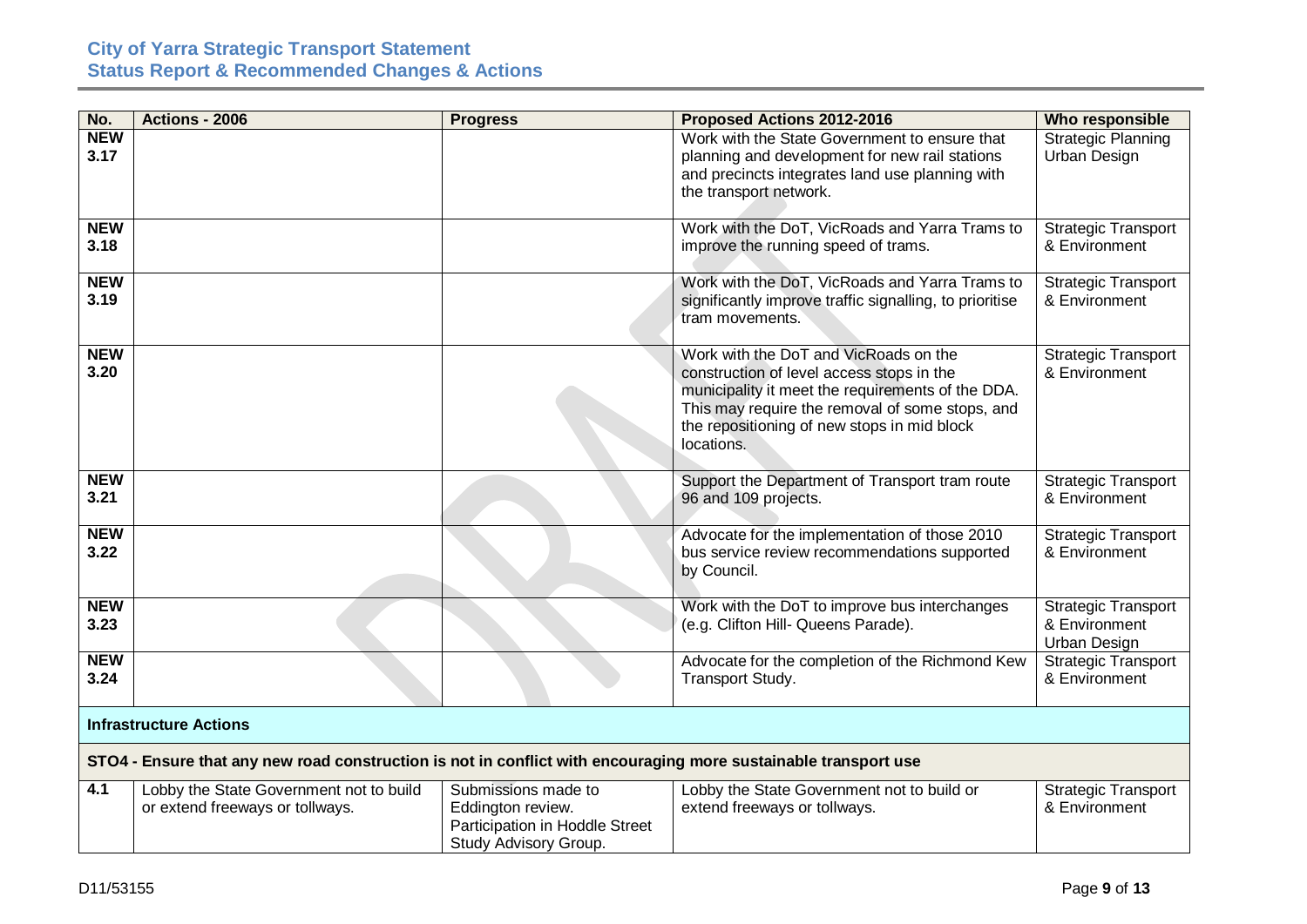| No.               | Actions - 2006                                                                                                                     | <b>Progress</b>                                                                                                                                                                       | Proposed Actions 2012-2016                                                                                                                                                       | Who responsible                                                 |
|-------------------|------------------------------------------------------------------------------------------------------------------------------------|---------------------------------------------------------------------------------------------------------------------------------------------------------------------------------------|----------------------------------------------------------------------------------------------------------------------------------------------------------------------------------|-----------------------------------------------------------------|
| $\overline{4.2}$  | Work with VicRoads against road<br>widening in the City of Yarra.                                                                  | Advocacy in Hoddle Street<br><b>Study Advisory Group</b><br>Submission on DoT Hoddle St<br>widening proposal.<br>Advocacy on VicRoads<br>proposed Queens Parade bike<br>improvements. | Advocate to VicRoads for provision of less road<br>space for passenger cars in the City of Yarra,<br>including reduced lane widths, and lower speed<br>limits on arterial roads. | <b>Strategic Transport</b><br>& Environment                     |
| 4.3               | Work with VicRoads so that no new slip<br>roads are created in the City of Yarra.                                                  | Proposed removal of slip lane<br>at Burnley/Victoria as part of<br>developer works.                                                                                                   | Advocate to VicRoads for reduction in number of<br>left-turn slip lanes in the City of Yarra.                                                                                    | <b>Strategic Transport</b><br>& Environment                     |
| <b>NEW</b><br>4.4 |                                                                                                                                    |                                                                                                                                                                                       | Continue improvement of bicycle facilities as part<br>of all traffic works in the municipality.                                                                                  | Infrastructure &<br><b>Special Projects</b>                     |
|                   |                                                                                                                                    |                                                                                                                                                                                       | STO5 - Ensure Council's response to parking demand is based in Yarra's parking hierarchy and sustainable transport principles                                                    |                                                                 |
|                   | <b>Parking Actions</b>                                                                                                             |                                                                                                                                                                                       |                                                                                                                                                                                  |                                                                 |
| $\overline{5.1}$  | Continue to implement parking allocation<br>in accordance with Yarra's Design<br>Guideline for Allocation of On-Street<br>Parking. | <b>Yarra Parking Management</b><br>Strategy Adopted 2010.                                                                                                                             | Implement Parking Strategy.                                                                                                                                                      | <b>Parking Services</b>                                         |
| $\overline{5.2}$  | Develop a parking strategy for people with<br>disabilities.                                                                        | <b>Disability Access Parking</b><br>Policy adopted February 2011.                                                                                                                     | Upgrade all Council's accessible bays to<br>Australian standard in line with the approved ten<br>year work program.                                                              | Infrastructure &<br><b>Special Projects</b><br>Parking Services |
| $\overline{5.3}$  | Review criteria for granting parking<br>permits to limit the number of permits<br>across the municipality.                         | Yarra Parking Management<br>Strategy adopted 2010.                                                                                                                                    | Develop a draft Parking Permit Scheme in line<br>with Council's adopted parking vision, goals and<br>principles. Seek community feedback. Implement<br>Policy.                   | <b>Parking Services</b>                                         |
| $\overline{5.4}$  | Develop guidelines for assessing planning<br>permit applications for car parking<br>dispensation.                                  | <b>Yarra Parking Management</b><br>Strategy adopted 2010.                                                                                                                             | Develop guidelines for assessing planning permit<br>applications for car parking dispensation.                                                                                   | <b>Statutory Planning</b><br><b>Parking Services</b>            |
| 5.5               | Develop a strategy to introduce parking<br>restrictions where high demand commuter<br>parking competes with residential parking.   | Yarra Parking Management<br>Strategy adopted 2010.                                                                                                                                    | Implement Parking Strategy.                                                                                                                                                      | <b>Parking Services</b>                                         |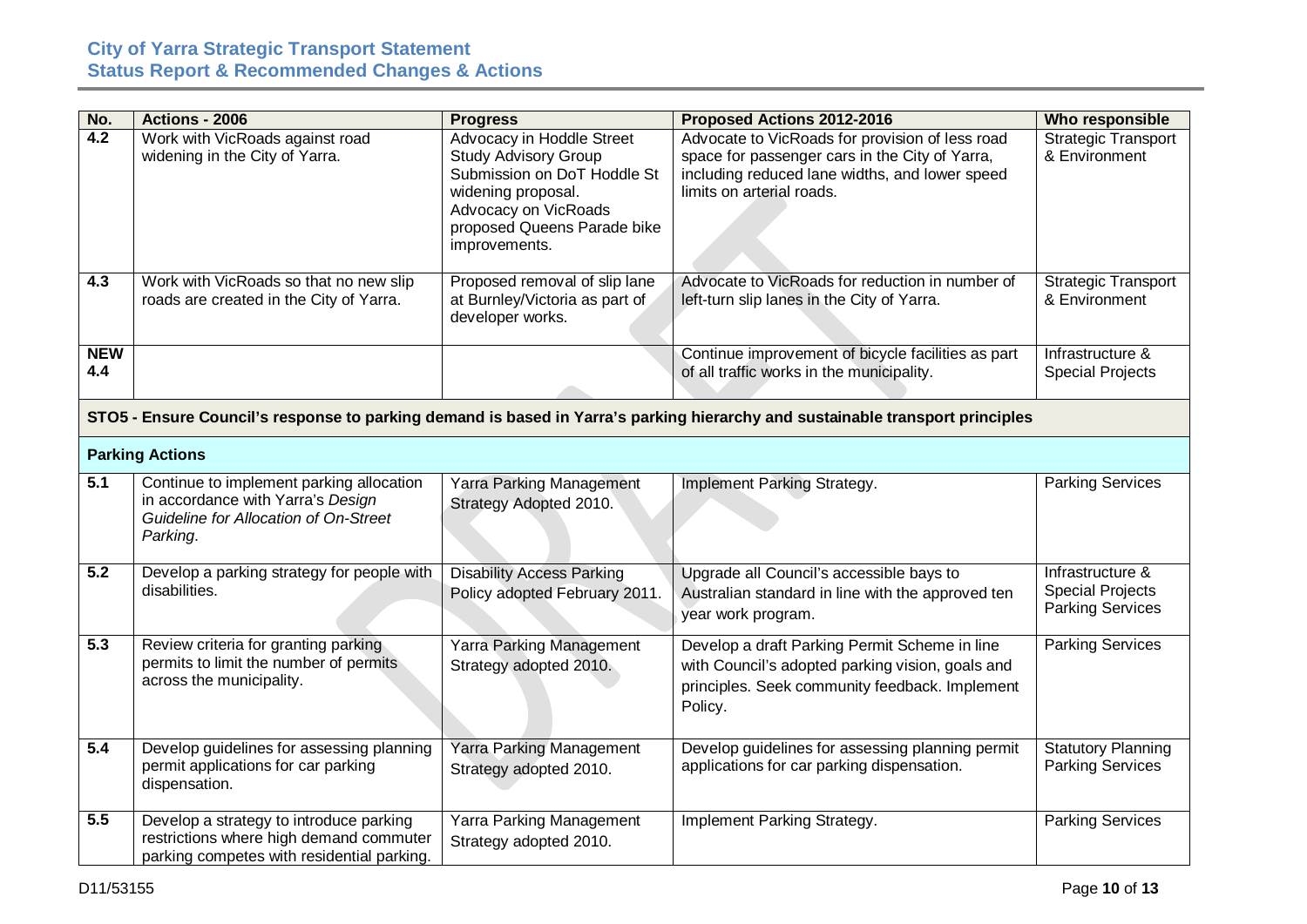| No.               | <b>Actions - 2006</b>                                                                                                                                                                                                                      | <b>Progress</b>                                                                                                                                                                                         | Proposed Actions 2012-2016                                                                                                                                                                                                              | Who responsible                                                        |
|-------------------|--------------------------------------------------------------------------------------------------------------------------------------------------------------------------------------------------------------------------------------------|---------------------------------------------------------------------------------------------------------------------------------------------------------------------------------------------------------|-----------------------------------------------------------------------------------------------------------------------------------------------------------------------------------------------------------------------------------------|------------------------------------------------------------------------|
| $\overline{5.6}$  | Develop guidelines for shopping tour bus<br>parking.                                                                                                                                                                                       | Parking restrictions prohibit<br>buses from parking in streets<br>for extended periods.                                                                                                                 | Complete.                                                                                                                                                                                                                               | <b>Parking Services</b>                                                |
| $\overline{5.7}$  | Support the further development of Green<br>Travel Plans for employees in Yarra's<br>businesses, commercial organisations,<br>educational institutions and leisure<br>facilities to alleviate parking pressure<br>across the municipality. | Businesses assisted to<br>promote green travel plans to<br>staff, including GE, John<br>Holland, ComputerShare.                                                                                         | Support the further development of Green Travel<br>Plans for employees in Yarra's businesses,<br>commercial organisations, educational institutions<br>and leisure facilities to alleviate parking pressure<br>across the municipality. | <b>Parking Services</b><br><b>Strategic Transport</b><br>& Environment |
| 5.8               | Develop guidelines to provide on street<br>parking for motorcycles.                                                                                                                                                                        | <b>Yarra Parking Management</b><br>Strategy Adopted 2010.                                                                                                                                               | Implement Parking Strategy.                                                                                                                                                                                                             | <b>Parking Services</b>                                                |
| <b>NEW</b><br>5.9 | Develop guidelines for car share<br>operators that address the issues of<br>location, number of bays and signage so<br>that operators are clear as to the process<br>and responsibilities.                                                 | Continuing to work with car<br>share operators in allocating<br>on-street parking space to car-<br>sharing.                                                                                             | Develop guidelines for car share operators that<br>address the issues of location, number of bays<br>and signage so that operators are clear as to the<br>process and responsibilities.                                                 | <b>Parking Services</b><br><b>Parking Services</b>                     |
|                   |                                                                                                                                                                                                                                            |                                                                                                                                                                                                         | STO6 - Work to limit freight movement to arterial roads and freeways within Yarra and work to reduce freight movement through Yarra                                                                                                     |                                                                        |
| 6.1               | Promote freight deliveries to shopping<br>strips at times outside peak pedestrian<br>use subject to EPA noise/time<br>requirements and residential amenity<br>protection.                                                                  | Non-peak periods are when<br>residents specifically express<br>concern about noise impacts<br>on residential amenity.                                                                                   | Participate in IMAP last mile study team.                                                                                                                                                                                               | <b>Strategic Transport</b><br>& Environment                            |
| 6.2               | Work with the trucking industry to limit<br>vehicles used for deliveries within the City<br>of Yarra to those which are appropriate in<br>size for the roads.                                                                              | Freight routes are identified for<br>oversize vehicles. Council<br>retains control of these limited<br>routes (when on local roads).<br>Smaller vehicles use local<br>roads for "last mile" deliveries. | Continue to advocate for the transfer of freight<br>services to rail and smaller and more sustainable<br>forms of road transport better suited to Yarra's<br>road network.                                                              |                                                                        |
| 6.3               | Work to restrict truck movement on non<br>arterial roads from 10pm - 6am.                                                                                                                                                                  | Truck bans cannot be sought<br>universally as this action<br>proposes. No practical<br>mechanism exists to achieve                                                                                      | Discontinue.                                                                                                                                                                                                                            |                                                                        |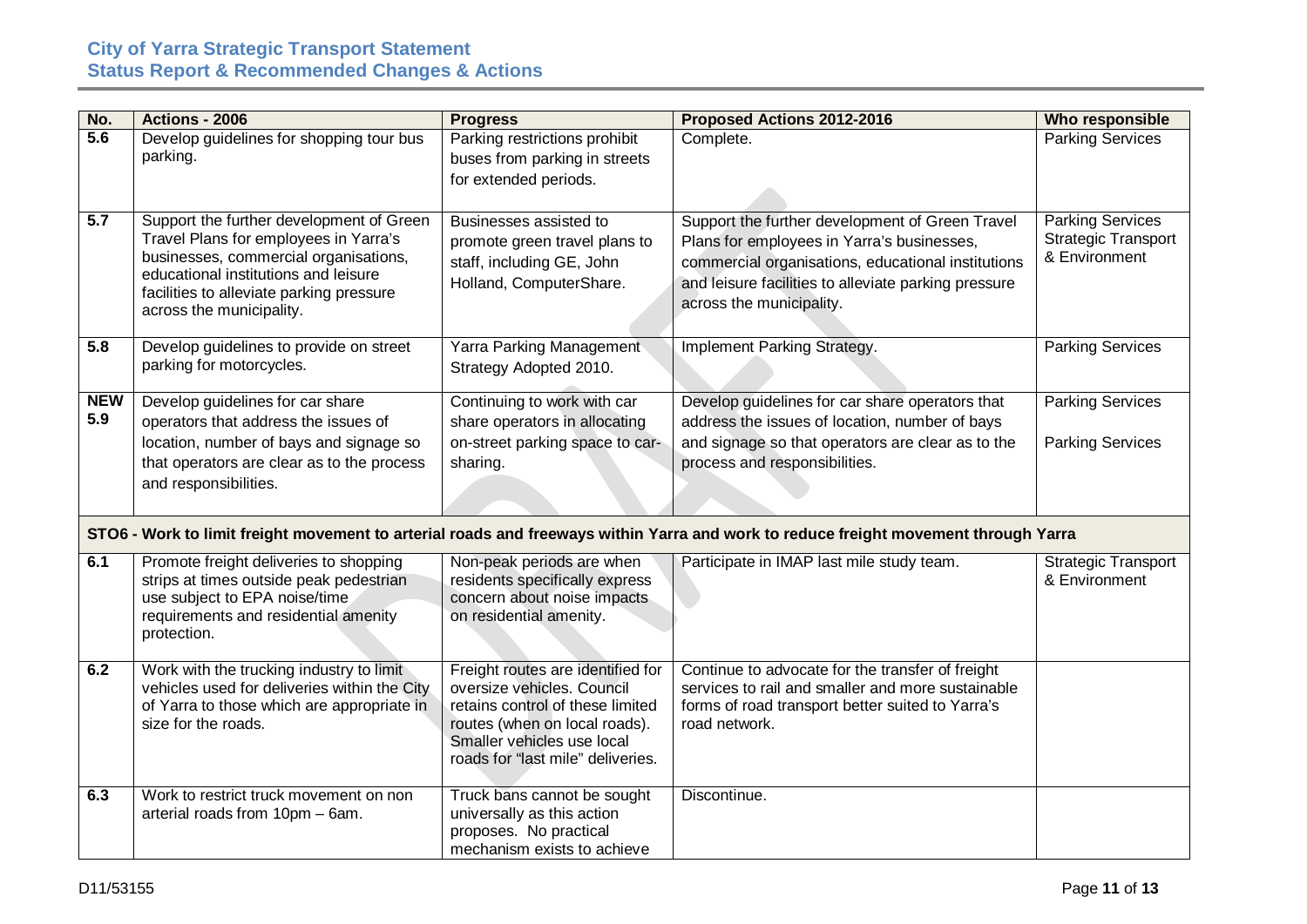| No. | Actions - 2006                                                                                                                                                                    | <b>Progress</b>                                                                                                                                                                             | Proposed Actions 2012-2016                                                                                                                                                                                                | Who responsible                             |
|-----|-----------------------------------------------------------------------------------------------------------------------------------------------------------------------------------|---------------------------------------------------------------------------------------------------------------------------------------------------------------------------------------------|---------------------------------------------------------------------------------------------------------------------------------------------------------------------------------------------------------------------------|---------------------------------------------|
|     |                                                                                                                                                                                   | this outcome. Truck bans<br>exempt any truck legitimately<br>accessing business on a<br>street.                                                                                             |                                                                                                                                                                                                                           |                                             |
| 6.4 | Investigate the effects of road based<br>freight transport on safety and on the<br>maintenance of Yarra's road system.                                                            | Limited impact from large<br>freight vehicles on Yarra local<br>roads, due to low kilometres.                                                                                               | Discontinue.                                                                                                                                                                                                              |                                             |
|     | and initiate positive actions to further strategic transport objectives 1 to 6                                                                                                    |                                                                                                                                                                                             | STO7 - Encourage Council staff to use more sustainable transport for their travel and increase the capacity of the Council as a whole to respond to                                                                       |                                             |
|     | <b>Council Staff</b>                                                                                                                                                              |                                                                                                                                                                                             |                                                                                                                                                                                                                           |                                             |
| 7.1 | Continue to implement Council's Green<br>Travel Plans, Council's bicycle travel<br>reimbursement policy and Council bicycle<br>purchase for staff use across the<br>organisation. | <b>Staff Green Travel survey</b><br>conducted biennially. Last<br>review in 2011.<br>Implementation of Bike<br>Strategy.                                                                    | Continue to implement Council's Green Travel<br>Plans, Council's bicycle travel reimbursement<br>policy and Council bicycle purchase for staff use<br>across the organisation.                                            | <b>Strategic Transport</b><br>& Environment |
| 7.2 | Provide opportunities for salary packages<br>to be 'car free' and allow for Metcards as<br>part of salary packages.                                                               | Staff encouraged to not<br>include car in package.<br>Change to incorporate Myki<br>system.                                                                                                 | Provide opportunities for salary packages to be<br>'car free' and allow for Metcards and Myki as part<br>of salary packages.                                                                                              | <b>Human Resources</b>                      |
| 7.3 | Advertise more widely the benefits of<br>buying an annual Metcard through<br>Council's tax free scheme and provide<br>incentives to staff who purchase<br>Metcards.               | Induction process includes this<br>advice.<br>Annual internal advertising<br>campaign to remind other staff.                                                                                | Advertise more widely the benefits of buying an<br>annual Metcard and Myki through Council's tax<br>free scheme.                                                                                                          | <b>Human Resources</b>                      |
| 7.4 | Reduce the number of vehicles in<br>Council's car fleet.                                                                                                                          | Sustainable Light Vehicle<br>review conducted in 2011.                                                                                                                                      | Reduce the number of vehicles in Council's car<br>fleet.                                                                                                                                                                  | Engineering<br>Operations                   |
| 7.5 | Progressively transfer Council's fleet<br>vehicles to fuel and CO <sub>2</sub> efficient vehicles.                                                                                | Sustainable Light Vehicle<br>review conducted in 2011.<br>Council fleet size shifted to<br>include more 4 cylinder cars.<br>Developed matrix to form part<br>of the fleet policy that takes | Progressively transfer Council's fleet vehicles to<br>fuel and $CO2$ efficient vehicles and consider the<br>use of electric vehicles.<br>Encourage use of alternative transport for staff<br>such as mopeds and bicycles. | Engineering<br>Operations                   |